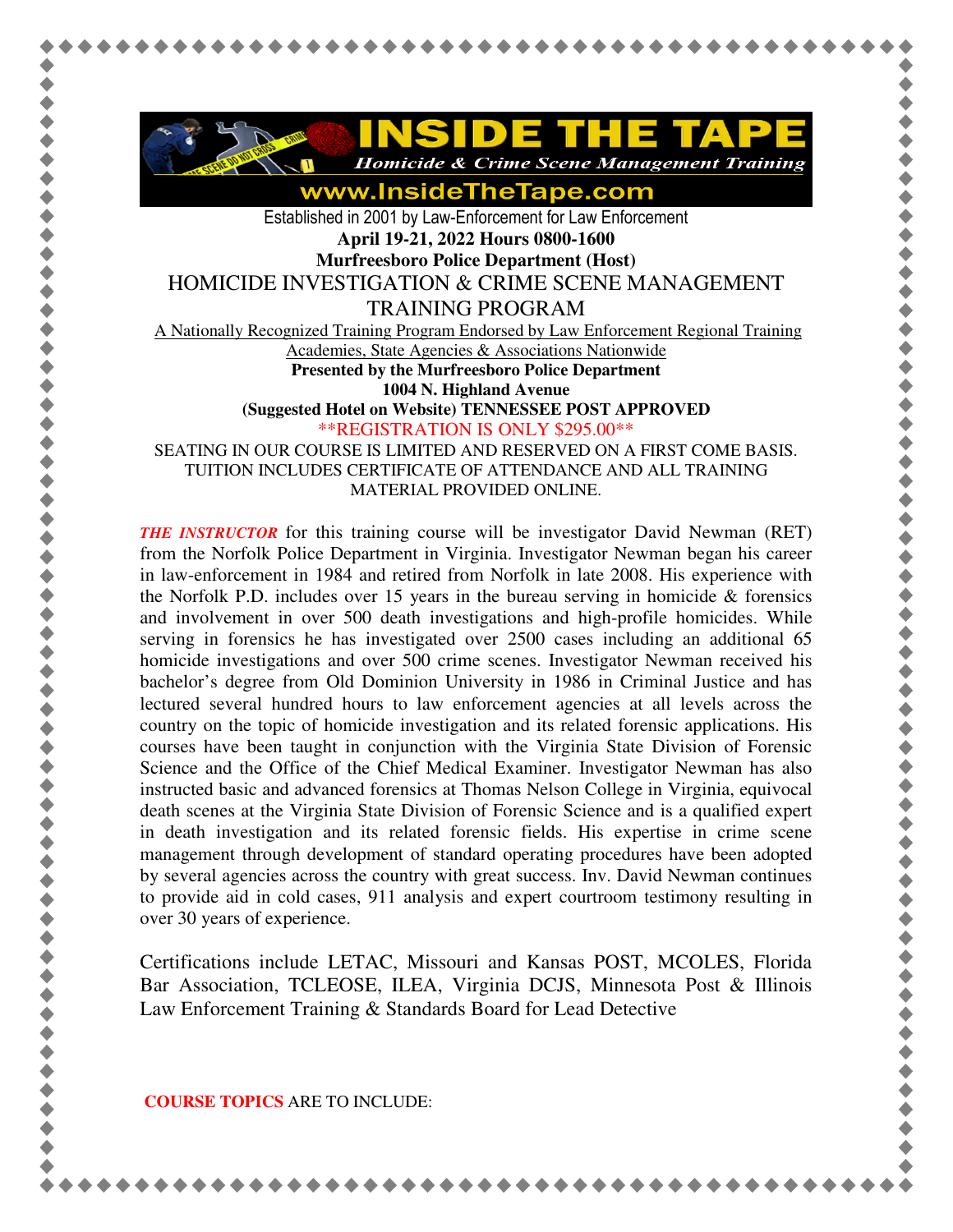\*Development of Standard Operating Procedures Regarding the Suspicious Death Scene \*Defining and Explaining the Various Levels of Association that Exist Between the Homicide Victim and Offender (Pyramid of Association) (Solvability Factors) \*Initial Scene Responsibilities Covering Boundaries, Canvassing (Data Collection) & Immediate Leads (Sources) \*Proper Crime Scene Protocol as it Relates to Death Investigation & Homicide \*Cold Case Investigation Strategies & Review of Solvability Factors (Case Objectives) \*Cold Case Reviews \*Evaluation of the 911 Call During the Active Phase through Case Reviews \*Sources of Crime Scene Contamination & Prevention (Assessment Accountability) \*Categories of Circumstantial Evidence and Recognition of Contamination \*Victimology and Immediate Lead Indicators (High Vs. Low Risk) \*Medical-Legal Death Investigation (Victim I.D. / Time of Death / Injury Recognition) \*Primary & Secondary Crime Scenes (Proper Definition) \*Crime Scene Sequence Event Determination – Model Employing Scientific Method \*Crime Scene Evaluation (Execution of the Walk-thru) \*Crime Scene Indicators Related to Motive, Manner of Death & Method of Operation \*DNA Review and Touch Evidence (Familial DNA & Phenotyping) (Genealogy) \*Specific Types of Crime Scenes & Related Forensic Disciplines \*Case Review (To Change Each Course) \*Suicide and Equivocal Death Scene Investigation – Analysis of Equivocal Death \*SIDS Review and Infant Homicide Scene

Inside the Tape has been committed to providing quality training to law-enforcement agencies since 2001 without raising tuition rates or cancelling classes. We have added more in-depth topics and several new case reviews to our program which continues to receive high marks from law enforcement at all levels across the country and has been used as a model for homicide scene management by agencies such as the Cincinnati, Austin, Detroit, Atlanta and St Paul Police in Minnesota. Several agencies contract our program out for in-service training and have implemented our methodologies and crime scene management principles with great success resulting in higher clearance and conviction rates. Our courses have also been certified by the Illinois Law Enforcement Training and Standards Board by the Law and Justice Commission as required training to serve as a lead detective in the state.

REGISTER ONLINE AT WWW.INSIDETHETAPE.COM

Simply go to the calendar page and click the on-line registration link for the Murfreesboro Course. Print out the registration form and complete including method of payment. Fax the registration to 1-866-529-6152. You will receive a confirmation within 24 hours and a receipt if paying by credit card. Once payment is made refunds are not issued but credits are given for any future training course offered in the U.S.

INVESTIGATOR DAVID NEWMAN (RET) NORFOLK POLICE DEPARTMENT HOMICIDE & FORENSIC SECTION

INSIDETHETAPE@COX.NET WWW.INSIDETHETAPE.COM **Phone:** (757) 748-1991 **Fax:** (866) 529-6152 **Toll Free: (800) 297-6007** 

+++++++++++++++++++++++++++++++